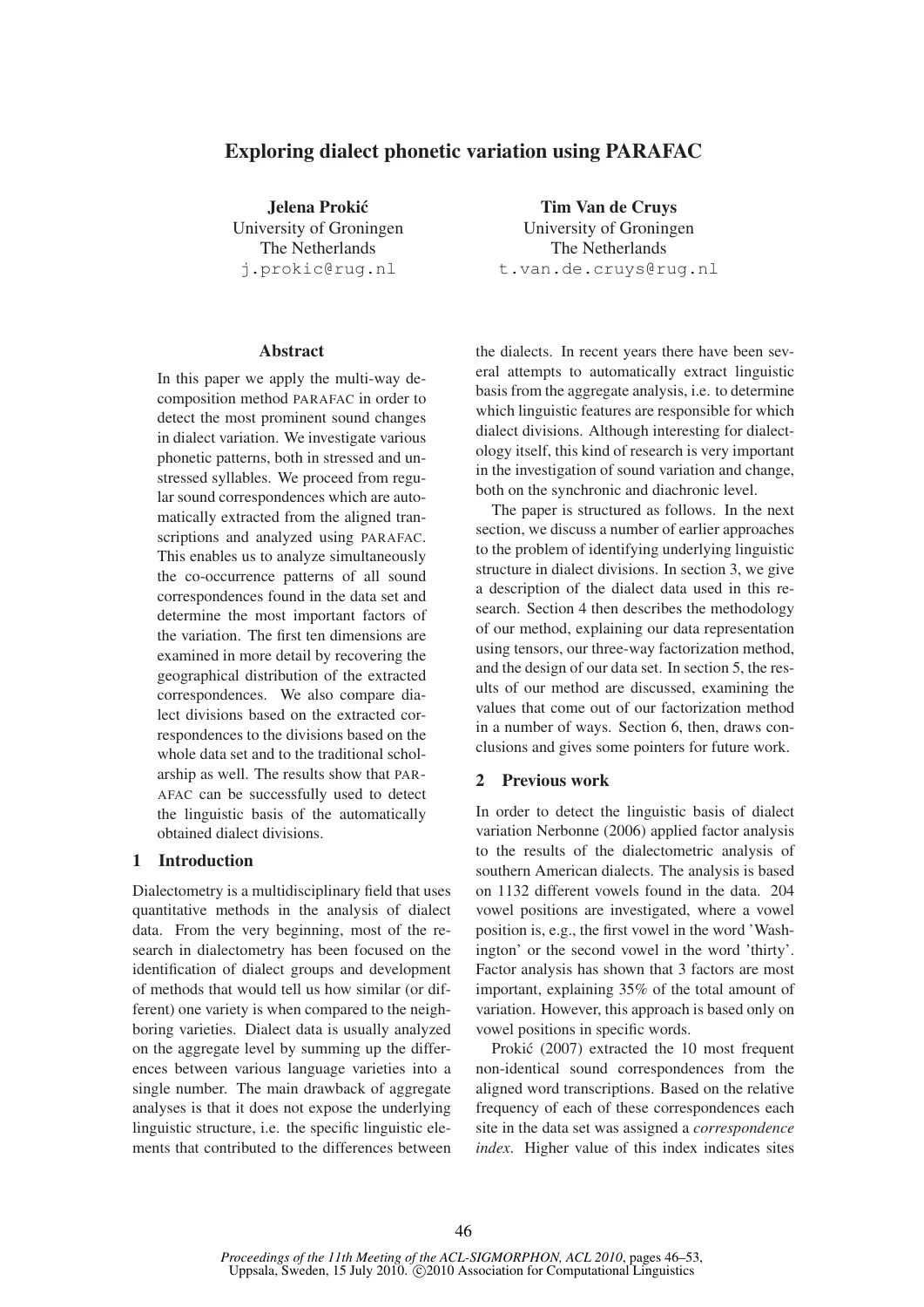where the presence of a certain sound is dominant with respect to some sound alternation. Although successful in describing some important sound alternations in the dialect variation, it examines only the 10 most frequent sound alternations without testing patterns of variation between different sound correspondences.

Shackleton (2007) applies principal component analysis (PCA) to a group of self constructed articulation-based features. All segments found in the data are translated into vectors of numerical features and analyzed using PCA. Based on the component scores for features, different groups of varieties (in which a certain group of features is present) are identified. We note that the main drawback of this approach is the subjectivity of the feature selection and segment quantification.

Wieling and Nerbonne (2009) used a bipartite spectral graph partitioning method to simultaneously cluster dialect varieties and sound correspondences. Although promising, this method compares the pronunciation of every site only to the reference site, rather than comparing it to all other sites. Another drawback of this method is that it does not use any information on the frequencies of sound correspondences, but instead employs binary features to represent whether a certain correspondence is present at a certain site or not.

In this paper we present an approach that tries to overcome some of the problems described in the previous approaches. It proceeds from automatically aligned phonetic transcriptions, where pronunciations of every site are compared to the corresponding pronunciations for all other sites. Extracted sound correspondences are analyzed using the multi-way decomposition method PARA-FAC. The method allows us to make generalizations over multi-way co-occurrence data, and to look simultaneously at the co-occurrence patterns of all sound correspondences found in the data set.

# 3 Data description

The data set used in this paper consists of phonetic transcriptions of 152 words collected at 197 sites evenly distributed all over Bulgaria. It is part of the project *Buldialect – Measuring Linguistic unity and diversity in Europe.* Phonetic transcriptions include various diacritics and suprasegmentals, making the total number of unique phones in

the data set 95: 43 vowels and 52 consonants.<sup>1</sup> The sign for primary stress is moved to a corresponding vowel, so that there is a distinction between stressed and unstressed vowels. Vowels are also marked for their length. Sonorants /r/ and /l/ have a mark for syllabicity and for stress in case they are syllabic. Here we list all phones present in the data set:

"A, e, i, "e, @, "E, 7, "6, A, I, o, "o, u, "A:, U, "u:, "7, "@,  $a, i, i, e, \epsilon, b, \Lambda, ii, u, e, i, i, o, \epsilon, i, i, o, \epsilon, \gamma, u, a,$ y, 'a:, a, o:,  $\gamma$ :, ' $\upsilon$ <sub>,</sub> 'y, 'r:, j, g, n, n<sup>j</sup>, j, r, w, x, r<sup>j</sup>, h,  $\sigma$ , f, s, v, c,  $\phi$ , p,  $\hat{f}$ , m, k,  $\hat{k}$ ,  $p^j$ , c, l,  $I^j$ , t, t<sup>j</sup>, f, d, d<sup>j</sup>,  $\pi$ , v<sup>j</sup>, dz, 3, z, ts, t<br>  $\hat{\mathbf{r}}$ , v<sup>j</sup>, dz, 3, z, ts, t  $\phi$ ,  $\hat{\Phi}$ ,  $\dot{\theta}$ ,  $\dot{\theta}$ ,  $\dot{\theta}$ , c<sup>j</sup>, z, s<sup>j</sup>, b, g<sup>j</sup>, m<sup>j</sup>, l "  $, z^j, 'l$  $, k^j, b^j,$ 

Each of the 152 words in the data set shows phonetic variation, with some words displaying more than one change. There are in total 39 different dialectal features that are represented in the data set, with each of the features being present in a similar number of words. For example, the reflexes of Old Bulgarian vowels that show dialect variation are represented with the same or nearly the same number of words. A more detailed description of all features can be found in Prokić et al. (2009). For all villages only one speaker was recorded. In the data set, for some villages there were multiple pronunciations of the same word. In this reasearch we have randomly picked only one per every village.

# 4 Methodology

#### 4.1 Tensors

Co-occurrence data (such as the sound correspondences used in this research) are usually represented in the form of a *matrix*. This form is perfectly suited to represent two-way co-occurrence data, but for co-occurrence data beyond two modes, we need a more general representation. The generalization of a matrix is called a *tensor*. A tensor is able to encode co-occurrence data of any  $n$  modes. Figure 1 shows a graphical comparison of a matrix and a tensor with three modes – although a tensor can easily be generalized to more than three modes.

Tensor operations come with their own algebraic machinery. We refer the interested reader to Kolda and Bader (2009) for a thorough and insightful introduction to the subject.

<sup>&</sup>lt;sup>1</sup>The data is publicly available and can be downloaded from http://www.bultreebank.org/ BulDialects/index.html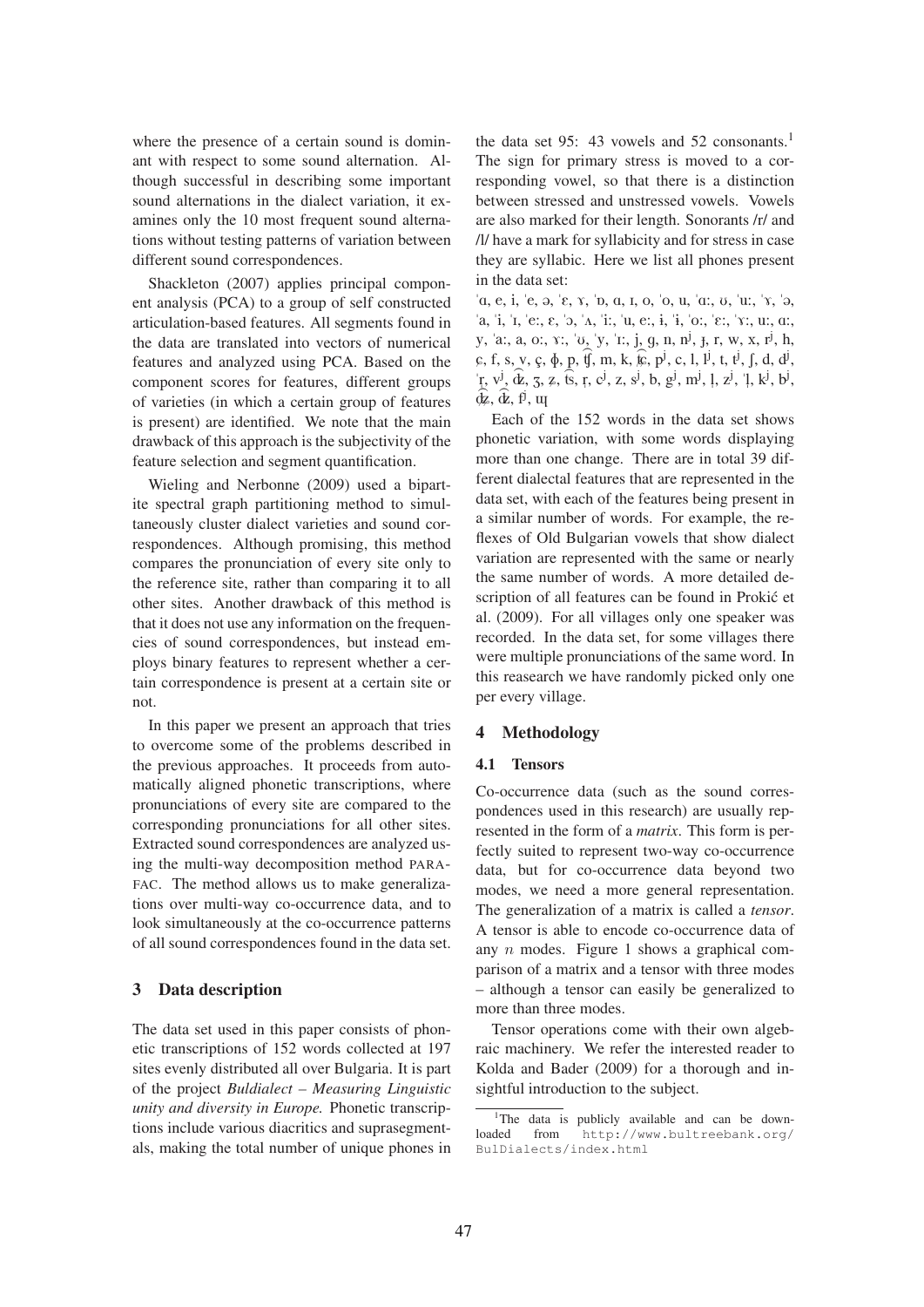

Figure 1: Matrix representation vs. tensor representation.

# 4.2 PARAFAC

In order to create a succinct and generalized model, the co-occurrence data are often analyzed with dimensionality reduction techniques. One of the best known dimensionality reduction techniques is principal component analysis (PCA, Pearson (1901)). PCA transforms the data into a new coordinate system, yielding the best possible fit in a least squares sense given a limited number of dimensions. Singular value decomposition (SVD) is the generalization of the eigenvalue decomposition used in PCA (Wall et al., 2003).

To be able to make generalizations among the three-way co-occurrence data, we apply a statistical dimensionality reduction technique called parallel factor analysis (PARAFAC, Harshman (1970); Carroll and Chang (1970)), a technique that has been sucessfully applied in areas such as psychology and bio-chemistry. PARAFAC is a multilinear analogue of SVD. The key idea is to minimize the sum of squares between the original tensor and the factorized model of the tensor. For the three mode case of a tensor  $T \in \mathbb{R}^{D_1 \times D_2 \times D_3}$  this gives the objective function in 1, where  $k$  is the number of dimensions in the factorized model and ◦ denotes the outer product.

$$
\min_{x_i \in \mathbb{R}^{D_1}, y_i \in \mathbb{R}^{D_2}, z_i \in \mathbb{R}^{D_3}} \| T - \sum_{i=1}^k x_i \circ y_i \circ z_i \|_F^2
$$
\n(1)

The algorithm results in three matrices, indicating the loadings of each mode on the factorized dimensions. The model is represented graphically in Figures 2 and 3. Figure 2 visualizes the fact that the PARAFAC decomposition consists of the summation over the outer products of  $n$  (in this case three) vectors. Figure 3 represents the three resulting matrices that come out of the factorization, indicating the loadings of each mode on the

factorized dimensions. We will be using the latter representation in our research.

Computationally, the PARAFAC model is fitted by applying an alternating least-squares algorithm. In each iteration, two of the modes are fixed and the third one is fitted in a least squares sense. This process is repeated until convergence.<sup>2</sup>

### 4.3 Sound correspondences

In order to detect the most important sound variation within Bulgarian dialects, we proceed from extracting all sound correspondences from the automatically aligned word transcriptions. All transcriptions were pairwise aligned using the Levenshtein algorithm (Levenshtein, 1965) as implemented in the program  $L04<sup>3</sup>$  The Levenshtein algorithm is a dynamic programming algorithm used to measure the differences between two strings. The distance between two strings is the smallest number of insertions, deletions, and substitutions needed to transform one string to the other. In this work all three operations were assigned the same value, namely 1. The algorithm is also directly used to align two sequences. An example showing two aligned pronunciations of the word вълна /v $x$ lna/ 'wool' is given in Figure 4.<sup>4</sup>

$$
\begin{array}{cccc}\n\mathbf{v} & \mathbf{v} & -\mathbf{v} & -\mathbf{n} & \mathbf{a} \\
\mathbf{v} & \mathbf{a} & 1 & \mathbf{n} & \mathbf{a}\n\end{array}
$$

Figure 4: Example of two pairwise aligned word transcriptions.

From the aligned transcriptions for all words and all villages in the data set we first extracted

 $2$ The algorithm has been implemented in MATLAB, using the Tensor Toolbox for sparse tensor calculations (Bader and Kolda, 2009).

<sup>3</sup>http://www.let.rug.nl/kleiweg/L04

<sup>4</sup> For some pairs of transcriptions there are two or more possible alignments, i.e. alignments that have the same cost. In these cases we have randomly picked only one of them.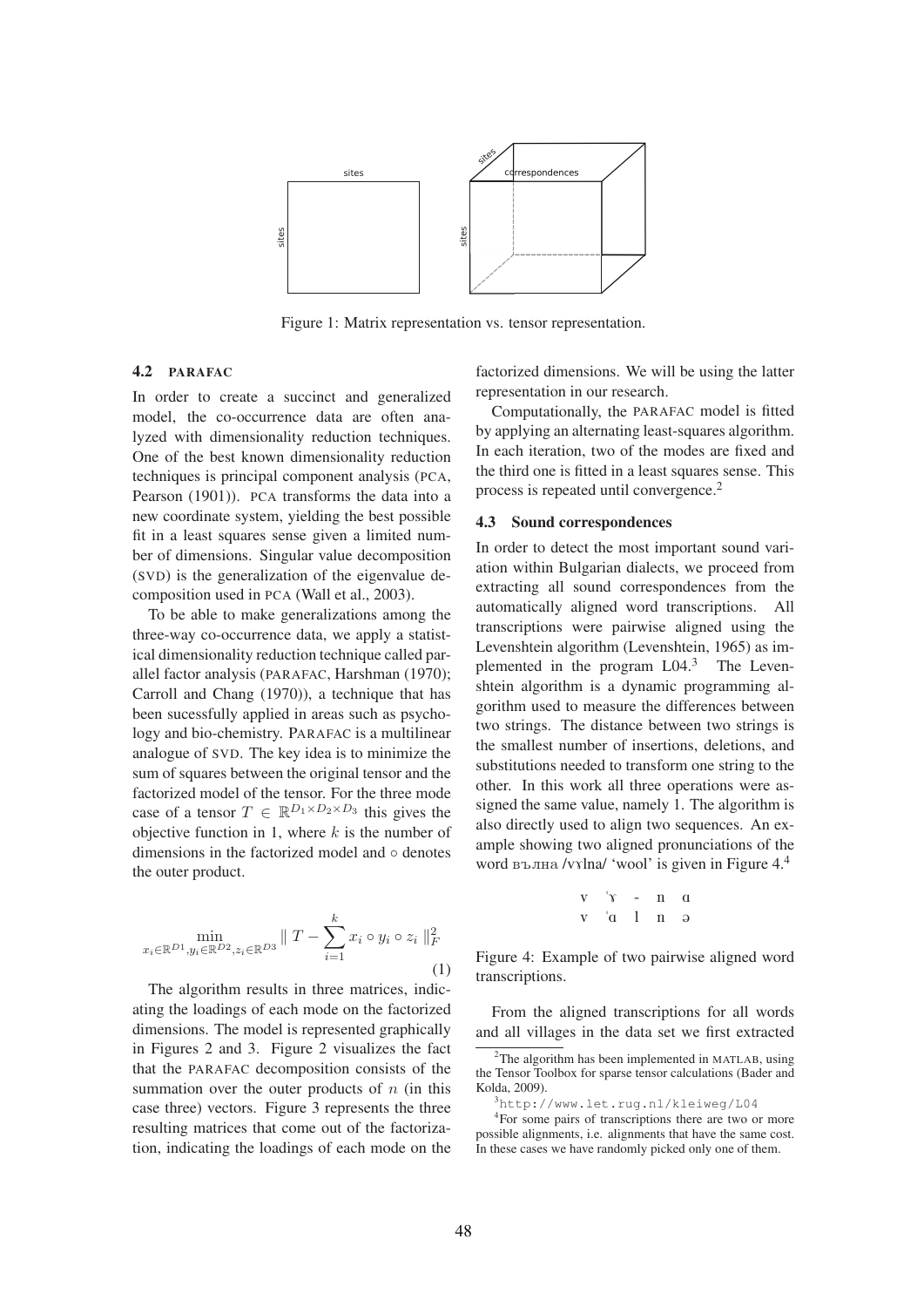

Figure 2: Graphical representation of PARAFAC as the sum of outer products.



Figure 3: Graphical representation of the PARAFAC as three loadings matrices.

all corresponding non-identical sounds. For example, from the aligned transcriptions in Figure 4 we would extract the following sound pairs: ["7]- ['a],  $[-]$ -[l],  $[a]$ -[ə]. The hyphen  $(\cdot$ -') stands for a missing (i.e. inserted or deleted) sound, and in further analyses it is treated the same as any sound in the data set. For each pair of corresponding sounds from the data set we counted how often it appeared in the aligned transcriptions for each pair of villages separately. In total we extracted 907 sound correspondences and stored the information on each of them in a separate matrix. Every matrix records the distances between each two villages in the data set, measured as the number of times a certain phonetic alternation is recorded while comparing pronunciations from these sites.

Since we are interested in analyzing all sound correspondences simultaneously, we merged the information from all 907 two-mode matrices into a three-mode tensor  $n \times n \times v$ , where *n* represents the sites in the data set, and  $v$  represents the sound alternations. By arranging our data in a cube instead of a matrix, we are able to look into several sets of variables simultaneously. We are especially interested in the loadings for the third mode, that contains the values for the sound correspondences.

# 5 Results

In order to detect the most prominent sound correspondences we analyzed the three-mode tensor described in the previous section using a PARAFAC factorization with  $k = 10$  dimensions. In Table 5

we present only the first five dimensions extracted by the algorithm. The final model fits 44% of the original data. The contribution of the first extracted dimension (dim1) to the final fit of the model is the largest – 23.81 per cent – while the next four dimensions contribute to the final fit with similar percentages: dim2 with 10.63 per cent, dim3 with 9.50 per cent, dim4 with 9.26 per cent, and dim5 with 9.09 per cent. Dimensions six to ten contribute in the range from 8.66 per cent to 6.98 per cent.

For every dimension we extracted the twenty sound correspondences with the highest scores. In the first dimension we find 11 pairs involving vowels and 9 involving consonant variation. The three sound correspondences with the highest scores are the  $[a]-[a]$ ,  $[o]-[u]$ , and  $[e]-[i]$  alternations. This finding corresponds well with the traditional scholarly views on Bulgarian phonetics (Wood and Pettersson, 1988; Barnes, 2006) where we find that in unstressed syllables mid vowels [e] and [o] raise to neutralize with the high vowels [i] and [u]. The low vowel [a] raises to merge with [ə].

For every sound alternation we also check their geographical distribution. We do so by applying the following procedure. From the aligned pairs of transcriptions we extract corresponding pairs of sounds for every alternation. We count how many times each of the two sounds appears in the transcriptions for every village. Thus, for every pair of sound correspondences, we can create two maps that show the distribution of each of the sounds separately. On the map of Bulgaria these values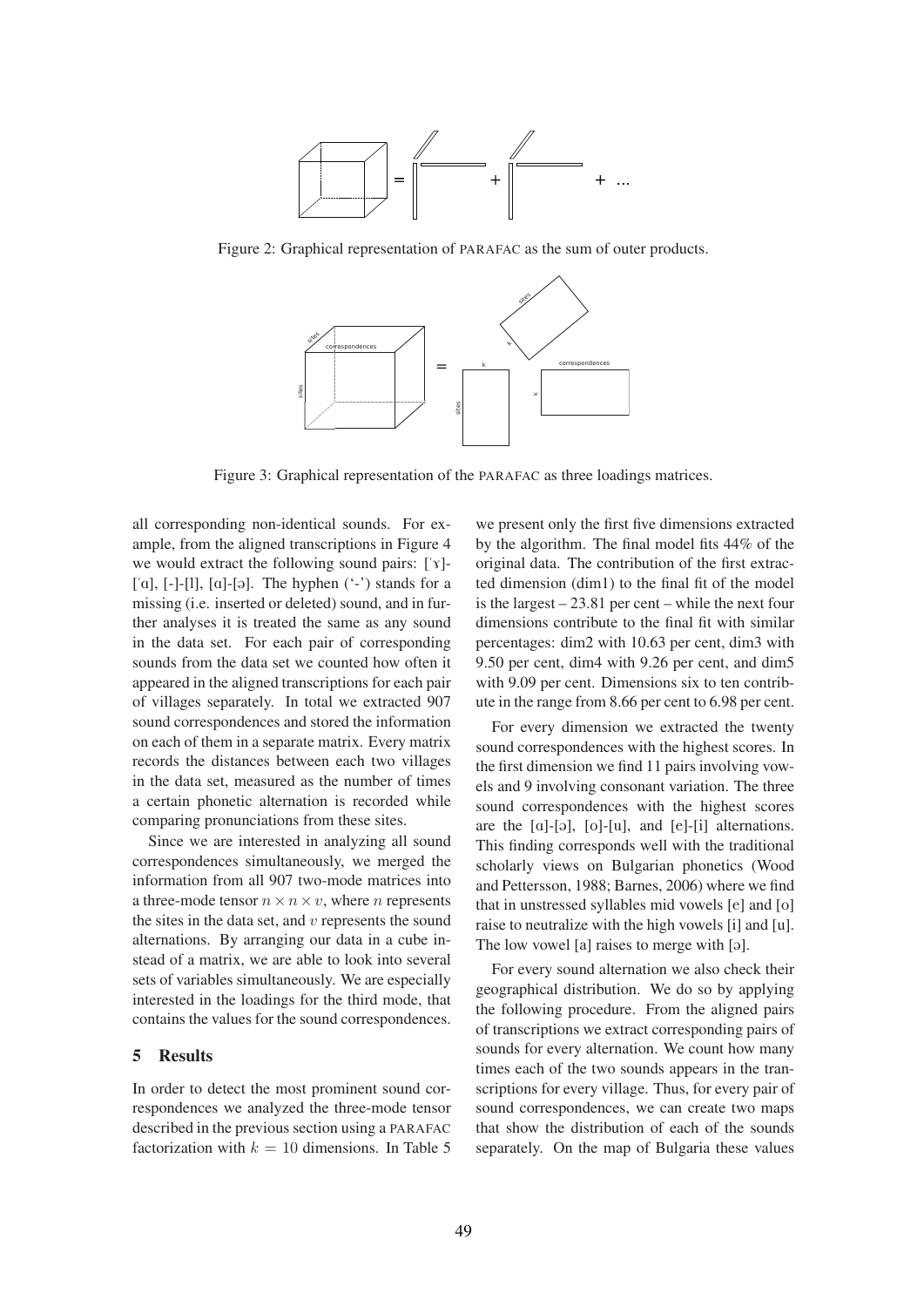| dim1                                                         | dim2                                                  | dim3                                        | dim4                                                  | dim <sub>5</sub>                                            |
|--------------------------------------------------------------|-------------------------------------------------------|---------------------------------------------|-------------------------------------------------------|-------------------------------------------------------------|
| $[a]-[o]$                                                    | $[\partial]-[\gamma]$                                 | $[u]-[o]$                                   | $[a]-[a]$                                             | $[e]-[i]$                                                   |
| $[u]-[o]$                                                    | $[e]-[i]$                                             | $[a]-[x]$                                   | $[\partial]-[\gamma]$                                 | $[i]-['e]$                                                  |
| $[e]-[i]$                                                    | $[\mathcal{E}]-[\mathcal{E}]$                         | $[a]-[a]$                                   | $[\mathfrak{v}]\text{-}\mathfrak{[o]}$                | [e]-[ə]                                                     |
| $[-]-[j]$                                                    | $[-]-[j]$                                             | $[\gamma]$ -[e]                             | $[e]-[3]$                                             | $[r]-[r^{\mathrm{J}}]$                                      |
| $[e]-[e]$                                                    | $[]$ - $[c]$                                          | $[e]-[e]$                                   | $[d]-[d^{\mathrm{J}}]$                                | $[d]-[d^j]$                                                 |
| [ʃ]-[ɕ]                                                      | [ʧ]-[如]                                               | [ˈe]-[ˈε]                                   | $[v]-[v^{\mathrm{J}}]$                                | [ˈe]-[ˈɑ]                                                   |
| [tʃ]-[t͡c]                                                   | $[\alpha]$ - $[\epsilon]$                             | $[-]-[[j]]$                                 | $[n]-[n^j]$                                           | $[-]-[[]$                                                   |
| $[\mathcal{C}]-[\mathcal{C}]$                                | $[r]-[r^j]$                                           | $[$ 'e]- $[$ 'a]                            | $[-]-[j]$                                             | $[$ 'o]- $[u]$                                              |
| $[n]-[n^{\mathrm{J}}]$                                       | $[1]$ - $[1]$                                         | $[e]-[i]$                                   | $[\mathcal{E}]-[\mathcal{E}]$                         | $[1]$ - $[1]$                                               |
| $[a]-[\gamma]$                                               | $[e]-[3]$                                             | $[n]-[n^j]$                                 | $[1]$ - $[1]$                                         | $[v]-[v^j]$                                                 |
| [e]-[ə]                                                      | $[d]$ - $[d^{\text{U}}]$                              | $[r]-[r^j]$                                 | $[t]-[t^{\mathsf{J}}]$                                | $[u]-[o]$                                                   |
| $[\alpha]$ - $[\alpha]$                                      | $[n]-[n^j]$                                           | $[\mathfrak{t}]-[\mathfrak{k}\mathfrak{c}]$ | $[$ 'e]- $[$ ' $a]$                                   | $[n]-[n^j]$                                                 |
| $[\text{e}]\text{-}\text{a}]$                                | $[u]-[v]$                                             | [ˈγ]-[ˈɑ]                                   | [e]-['e]                                              | $\left[ -\right] - \left[ \mathrm{v} \right]$               |
| $[d]-[d^{\mathrm{J}}]$                                       | $[c']$ - $[r']$                                       | $[-]-[r]$                                   | $[]$ -[c]                                             | $[\hat{\mathbf{v}}]$ - $[\hat{\mathbf{v}}]$                 |
| $[\gamma]$ -[e]                                              | [ə]-[ˈɑ]                                              | $[]$ -[c]                                   | $[\![\mathfrak{t}]\!]$ - $[\![\mathfrak{t}\!]$        | [u]-[ʊ]                                                     |
| $[1]$ - $[1^j]$                                              | $[\gamma]$ -[e]                                       | $[1]$ - $[1]$                               | $[r]-[r^J]$                                           | $[\![\mathfrak{t}]\!]$ - $[\![\mathfrak{t}\!]$              |
| $[v]-[v^j]$                                                  | $[\text{'}o]-[\text{u}]$                              | $[u]$ - $[e]$                               | $[p]-[p^j]$                                           | [ˈɑ]-[ˈɛ]                                                   |
| $[r]-[r^{\mathrm{J}}]$                                       | $\left[\mathbf{3}\right]$ - $\left[\mathbf{z}\right]$ | $[-]-[x]$                                   | $\left[\mathbf{3}\right]$ - $\left[\mathbf{z}\right]$ | $\lbrack \alpha \rbrack$ - $\lbrack \lbrack \gamma \rbrack$ |
| $\left[\mathfrak{Z}\right]\text{-}\left[\mathfrak{Z}\right]$ | $[i]-[3]$                                             | $[v]-[-]$                                   | $[\alpha]$ -[ˈa]                                      | $[\partial]$ - $[\alpha]$                                   |
| $[c']$ - $[\gamma']$                                         | $[v]-[v^j]$                                           | $\lbrack a \rbrack$ - $\lbrack \rbrack$     | $[e]-[i]$                                             | $[b]-[b^{\dagger}]$                                         |

Table 1: First five dimensions for the sound correspondences.

are represented using a gradual color, which enables us to see not only the geographic distribution of a certain sound but also how regular it is in a given sound alternation. The highest scoring sites are coloured black and the lowest scoring sites are coloured white.

In Figure 5 we see the geographical distribution of the first three extracted correspondences. The first two alternations  $[a]-[a]$  and  $[o]-[u]$  have almost the same geographical distribution and divide the country into west and east. While in the west there is a clear presence of vowels  $[a]$  and  $[o]$ , in the east those vowels would be pronounced as [ə] and [u]. The division into east and west corresponds well with the so-called *jat* line, which is, according to traditional dialectologists (Stojkov, 2002) the main dialect border in Bulgaria. On the maps in Figure 5 we represent it with the black line that roughly divides Bulgaria into east and west. The third correspondence follows a slightly different pattern: mid vowel [e] is present not only west of the *jat* line, but also in the southern part of the country, in the region of Rodopi mountains. In the central and northeastern areas this sound is

pronounced as high vowel [i]. For all three sound correspondences we see a clear two-way division of the country, with almost all sites being characterized by one of the two pronunciations, which, as we shall see later, is not always the case due to multiple reflections of some sounds at certain positions.

We also note that the distribution of the sound correspondences that involve soft consonants and their counterparts have the same east-west distribution (see Figure 6). In the first dimension we find the following consonants and their palatal counterparts  $[n]$ ,  $[d]$ ,  $[l]$ ,  $[v]$  and  $[r]$ , but because of space limitations we show maps only for three correspondences. The east-west division also emerges with respect to the distribution of the  $[a]$ -[ $\gamma$ ] and [ $'e$ ]-[ $a$ ] sounds.

Unlike the correspondences mentioned before, the [f]-[c],  $[\hat{f}]$ -[ $\hat{k}$ ], and [ $\hat{z}$ ]-[ $\hat{z}$ ] pairs are defining the south part of the country as a separate zone. As shown on the maps in Figure 7, the southern part of the country (the region of Rodopi mountains) is characterized by a soft pronunciation of  $[f]$ ,  $[f]$  and  $[g]$ . In traditional literature on Bulgarain dialectology (Stojkov, 2002), we also find that soft pronunciation of  $[\int]$ ,  $[\hat{f}]$  and  $[\bar{z}]$  is one of the most important phonetic features of the varieties in the Rodopi zone. Based on the correspondences extracted in the first dimension, this area is also defined by the presence of the vowel  $[\epsilon]$ in stressed syllables ( $[\text{e}]-[\text{e}]$  and  $[\text{a}]-[\text{e}]$  correspondences).

In some extracted correspondences, only one of the sounds has a geographically coherent distribution, like in the case of the [7]-[e] pair where  $[e]$  is found in the west and south, while the  $[x]$ sound is only sporadically present in the central region. This kind of asymmetrical distribution is also found with respect to the pair  $[a]$ -[ $\gamma$ ].

Most of the sound correspondences in the first dimension either divide the country along the *jat* line or separate the Rodopi area from the rest of the varieties. The only two exceptions are the [-]-[j] and ["7]-["O] pairs. They both define the southwest area as a separate zone, while the northwest shares its pronunciation of the sound in question with the eastern part of the country.

We use the first 20 correspondences from the first dimension and perform *k-means* clustering in order to check which dialect areas would emerge based on this limited set of sound correspond-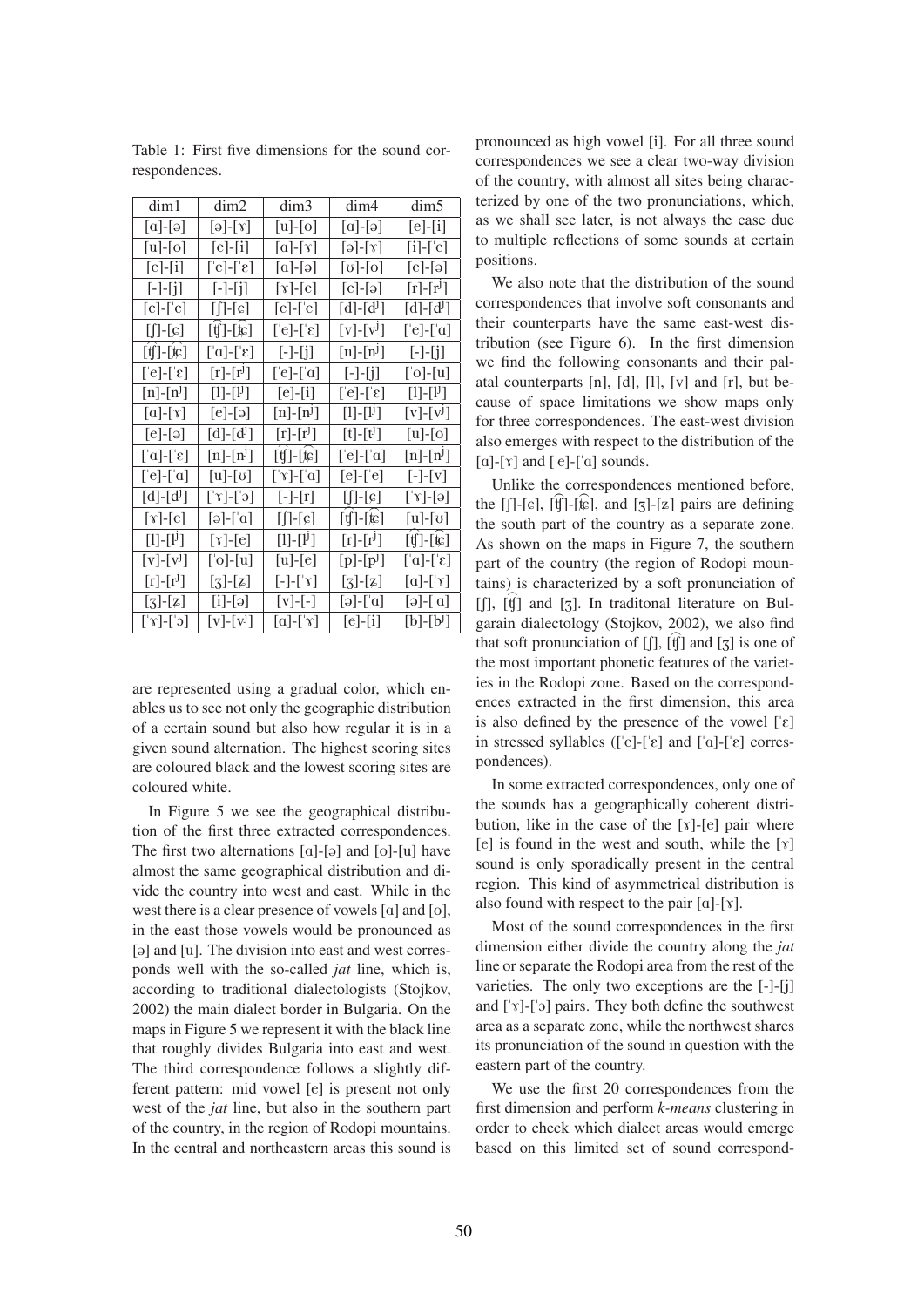

Figure 5: [a]-[ə] (left), [o]-[u] (middle), [e]-[i] (right) sound correspondences.



Figure 6: [d]-[d<sup>j</sup>] (left), [v]-[v<sup>j</sup>] (middle), [r]-[r<sup>j</sup>] (right) sound correspondences.

ences. The results of the 2-way, 3-way and 4-way clustering are given in Figure 8.

In two-way clustering the algorithm detects an east-west split approximately along the *jat* line, slightly moved to the east. This fully corresponds to the traditional dialectology but also to the results obtained using Levenshtein algorithm on the whole data set where only east, west and south varieties could be asserted with great confidence (Prokić and Nerbonne, 2008). In Figure 9 we present the dialect divisions that we get if the distances between the sites are calculated using whole word transcriptions instead of only the 20 most prominent sound correspondences. We notice a high correspondence between the two analyses at the two- and three-level division. On the level of four and more groups, the two analyses start detecting different groups. In the analysis based on 20 sound correspondences, southern dialects are divided into smaller and smaller groups, while in the analysis based on the whole data set, the area in the west – near the Serbian border – emerges as the fourth group. This is no surprise, as the first 20 extracted correspondences do not contain any sounds typical only for this western area.

In order to compare two divisions of sites, we calculated the adjusted Rand index (Hubert and Arabie, 1985). The adjusted Rand index (ARI) is used in classification for comparing two different partitions of a finite set of objects. It is based on the Rand index (Rand, 1971), one of the most popular measures for comparing the degree to which partitions agree (in classification). Value 1 of the ARI indicates that two classifications match perfectly, while value 0 means that two partitions do not agree on any pair of points. For both twolevel and three-level divisions of the sites the ARI for two classifications is 0.84. We also compared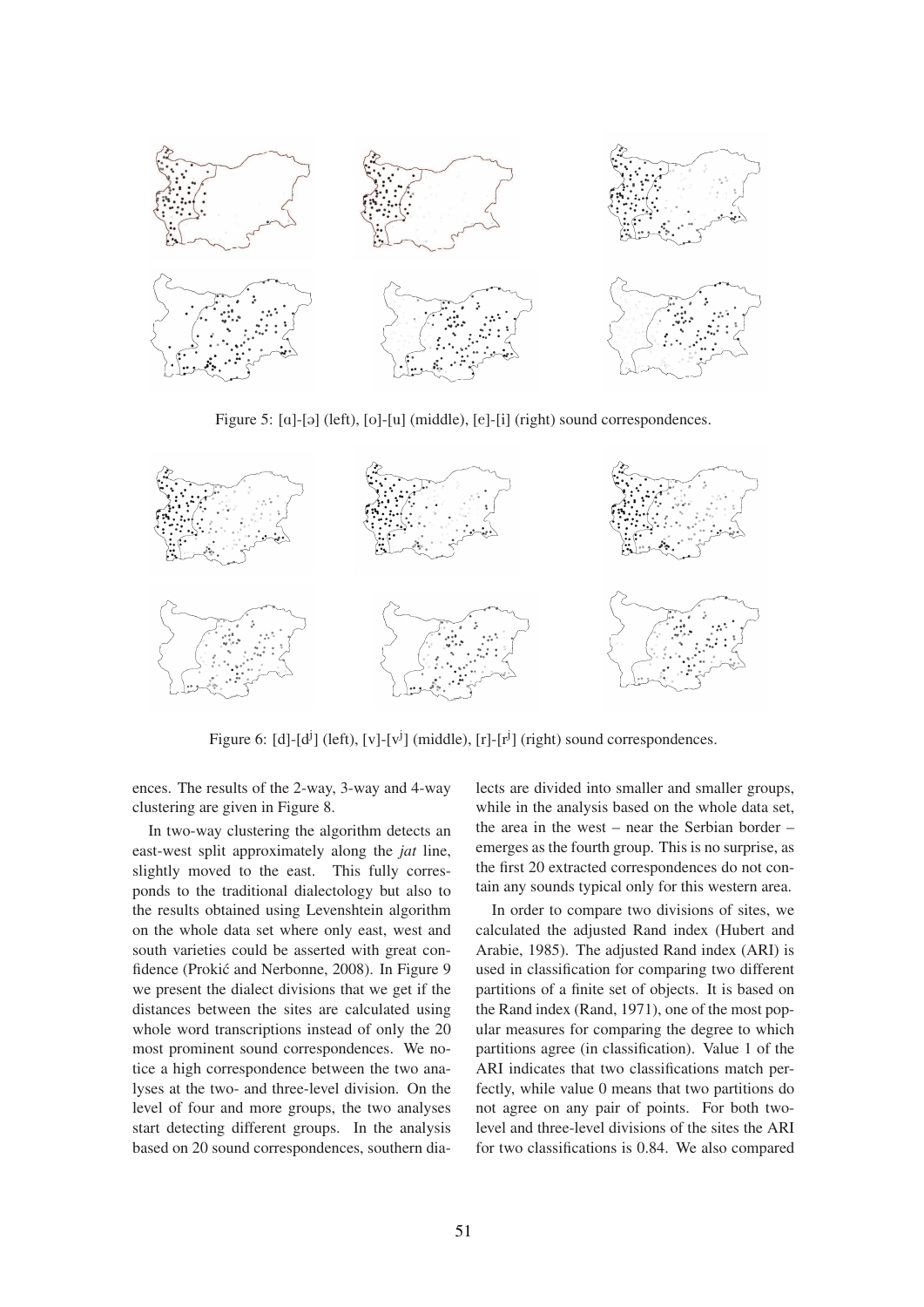

Figure 7: [f]-[ $\epsilon$ ] (left), [t͡f]-[ $\hat{\epsilon}$ ] (middle), [3]-[ $\bar{z}$ ] (right) sound correspondences.



Figure 8: Dialect varieties detected by k-means clustering algorithm based on the first 20 sound correspondences in the first dimension.



Figure 9: Dialect varieties detected by k-means clustering algorithm based on all word transcriptions.

both of the classifications to the classification of the sites done by Stojkov (2002). For the classification based on the first dimension extracted by PARAFAC, ARI is 0.73 for two-way and 0.64 for the three-way division. ARI score for the classification based on whole word transcriptions is 0.69 for two-way and 0.62 for three-way. As indicated by ARI the two classifications correspond with a high degree to each other, but to the traditional classification as well. We note that twoway classification based on the extracted sound correspondences corresponds higher to the traditional classification than classification that takes all sounds into account.

We conclude that the sound correspondences detected by PARAFAC form the linguistic basis of the two-way and three-way divisions of Bulgarian dialect area. Using the PARAFAC method we are able to detect that the most important sound changes on which two-way division is based are  $[o]-[u]$ ,  $[a]-[a]$  and palatal pronunciation of consonants. In the three-way division of sites done by *k-means*, the area in the south of the country appears as the third most important dialect zone. In the twenty investigated sound correspondences we find that the soft pronunciation of  $[[\cdot]]$ ,  $[\hat{y}]$  and [z] sounds is typical only for the varieties in this area. Apart from divisions that divide the country into west and east, including the southern varieties, we also detect sound correspondences whose distribution groups together western and southern areas.

We also analyzed in more depth sound correspondences extracted in other dimensions by the PARAFAC algorithm. Most of the correspondences found in the first dimension, also reappear in the following nine dimensions. Closer inspection of the language groups obtained using information